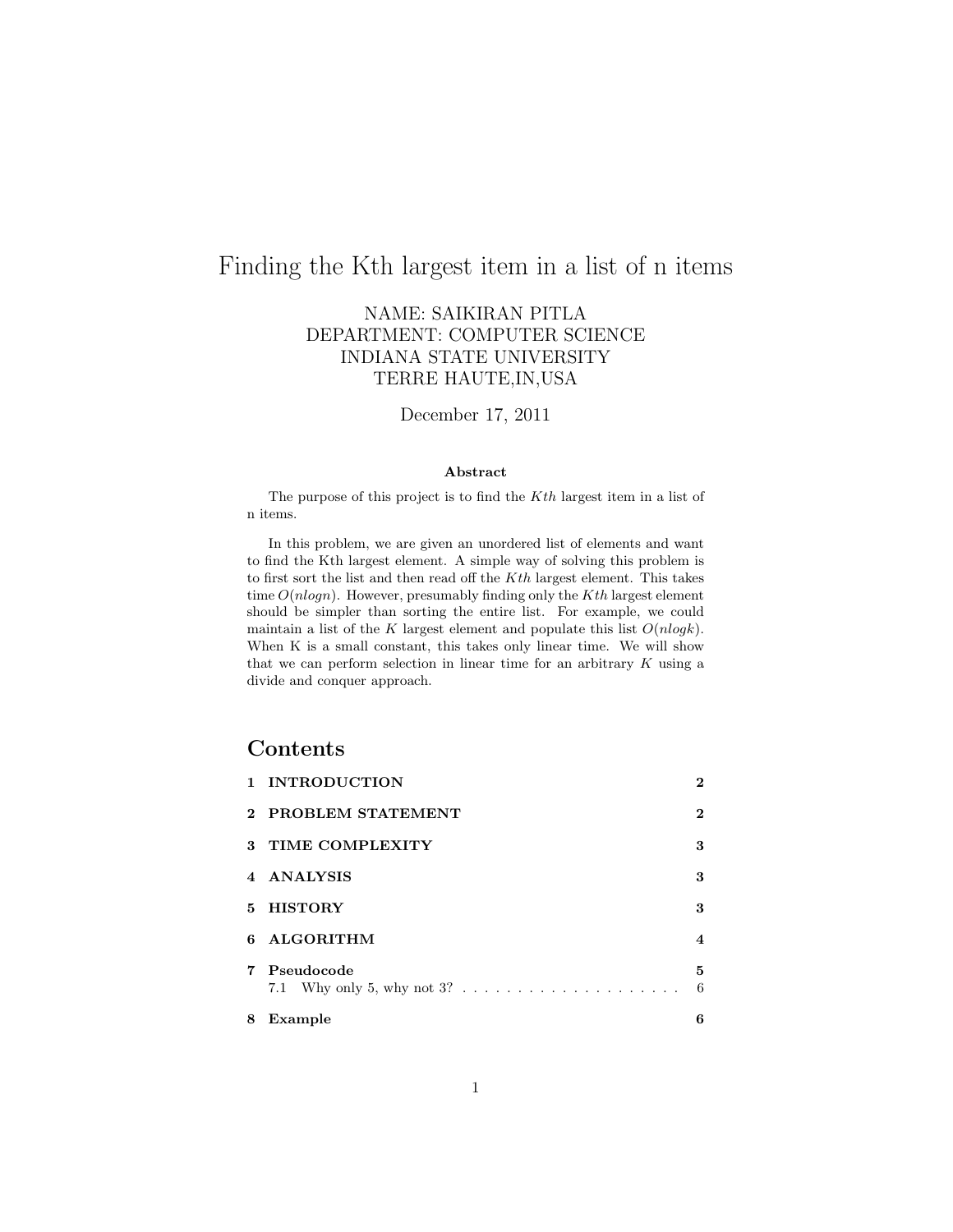### 1 INTRODUCTION

To get intuition for how this problem can be solved, suppose that we could find the median of a list in linear time. We claim that we can use this as a subprocedure in a divide and conquer algorithm to find the Kth largest element. In particular, we use the median to partition the list into two halves(the first half, if  $k \leq n/2$ , and the second half otherwise). This algorithm takes time cn at the first level of recursion for some constant c,  $cn/2$  at the next level (since we recurse in a list of size  $n/2$ ,  $cn/4$  at the third level, and so on. The total time taken is  $cn + cn/2 + cn/4 + \ldots = 2cn = o(n).$ 

Unfortunately, however, finding the median doesn't seem to be much simpler than finding the kth largest element. The key idea here is that in order to apply the recursion, we don't need an exact median - a nearmeadian would do . In particular, suppose we could find an element at every step such that at least  $3/10th$  of the elements in the list are smaller than it and at least  $3/10th$  of the elements in the list are smaller than it and at least 3/10th of the elements are larger than it, then we could still apply the same divide and conquer approach as above. Assuming each divide step takes linear time, our running time would turn out to be at most

 $cn + 7/10cn + 49/100cn + \ldots = 3.33cn = o(n).$ 

Finally, it turns out that we can find a near-median in linear time by again applying recursion. In particular, we divide the list into group of 5 elements each, find the median in each group in constant time (since each group is of constant size), and then find the median of these medians recursively. The key point to note is that the final step of finding the median of medians applies to a much smaller list-of size  $n/5$ , and so we still get a small enough running time.

This was just a rough description and analysis of the algorithm. A more formal analysis follows. For simplicity of analysis, we assume that all the list sizes we enounter while running the algorithm are divisible by 5.

### 2 PROBLEM STATEMENT

The problem is to find the  $Kth$  largest element in a list of  $N$  elements, where  $K$  is an integer between 1 and  $N$ .

Problem can be solved using divide and conquer and also elimination, where elements are divided in to subsets of 5 to cut the running time.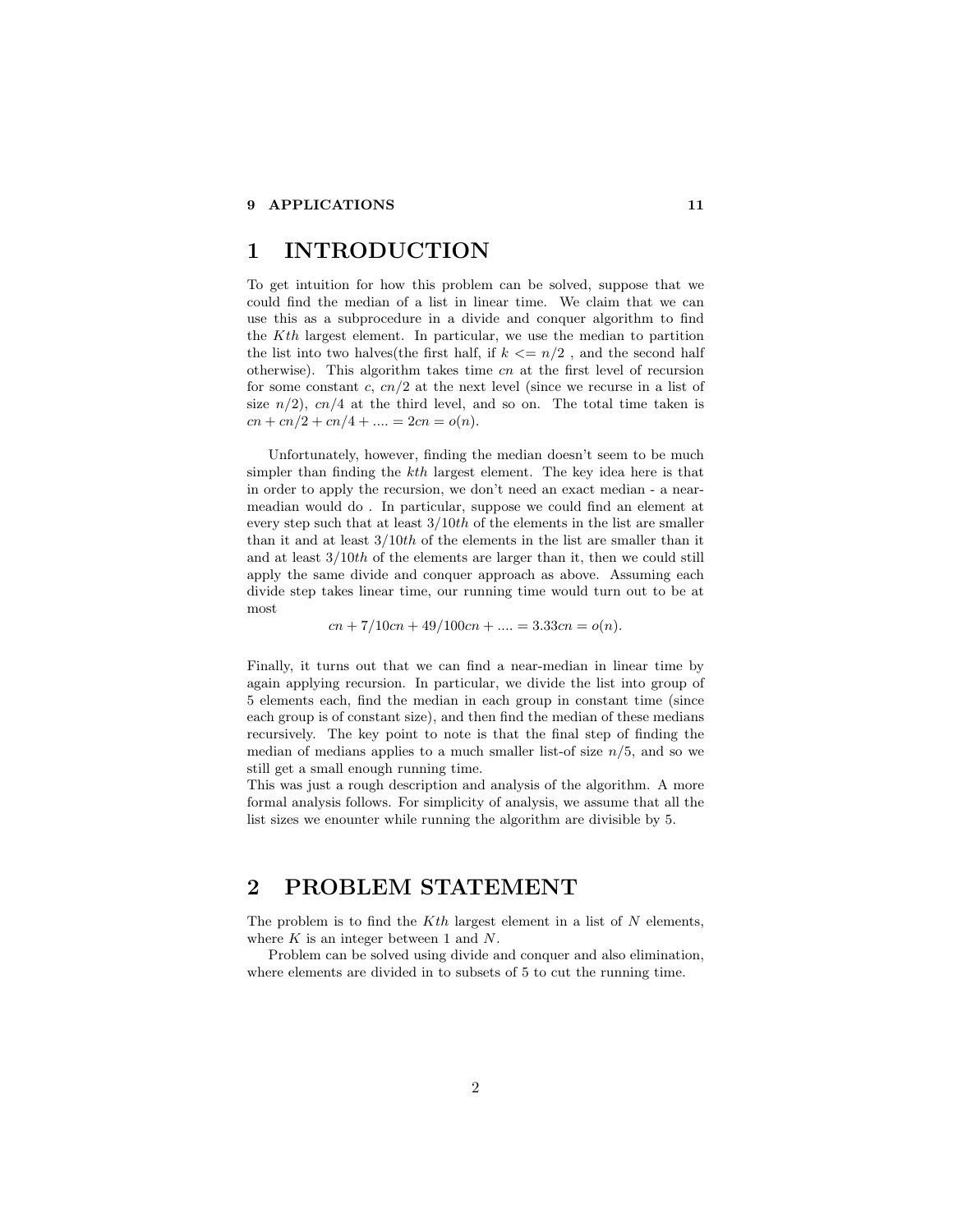#### 3 TIME COMPLEXITY

The total running time of finding  $Kth$  largest item in a list of N items is  $O(nlogn)$ . Where, running time of sorting N items is  $O(nlogn)$  and running time of returning the  $kth$  largest item is  $O(1)$ .

### 4 ANALYSIS

Let  $S$  be the set of  $n$  distinct elements (so no elements are repeated) being selected from,  $g = n/5$  rounded down be the number of groups, and m be the "median of medians" elements found by the algorithm. Let  $C(n)$ be the worst case number of comparisons between elements done by the select algorithm when called on  $n$  elements.

Claim: At most  $7n/10+2$  elements in s are (strictly) greater than m and  $7n/10 + 2$  elements in s are (strictly) less than m.

Proof: Let's consider how many elements are less than the median, the same argument can be used to bound the number of elements greater than the median of medians. There are

$$
g = [n/5] \geq n - 4/5
$$

groups. At least

 $[q/2] > = n - 4/10$ 

of the groups have medians greater than or equal to the median of medians, m (consider the two cases where  $g$  is even and  $g$  is odd). Each of these  $>= n - 4/10$  groups contains three elements greater than equal to m. Therefore at least

$$
3n - 4/10 > 3n/10 - 2
$$

elements are gauranteed to be greater than or equal to  $m$ . Since at least  $3n/10 - 2$  elements are greater than or equal to m, at most  $7n/10 + 2$ elements can be (strictly) less than m.

#### 5 HISTORY

Credit for first raising the selection problem is often according to Charles Dodgeson, who considered the proper allocation of the second and third prizes in tennis tournnaments. Steinhaus proposed the problem of finding  $V_2(N)$ . The upper bound of

$$
n + [log_2 n] - 2
$$

was given by Schreier [22], but this was not shown to the exact value until the proof by kislitsyn [15]. Hadian and Sobel [10] gave an upper bound:

$$
v_k(n) \le n - k + (k - 1)[log_2(n - k + 2)]
$$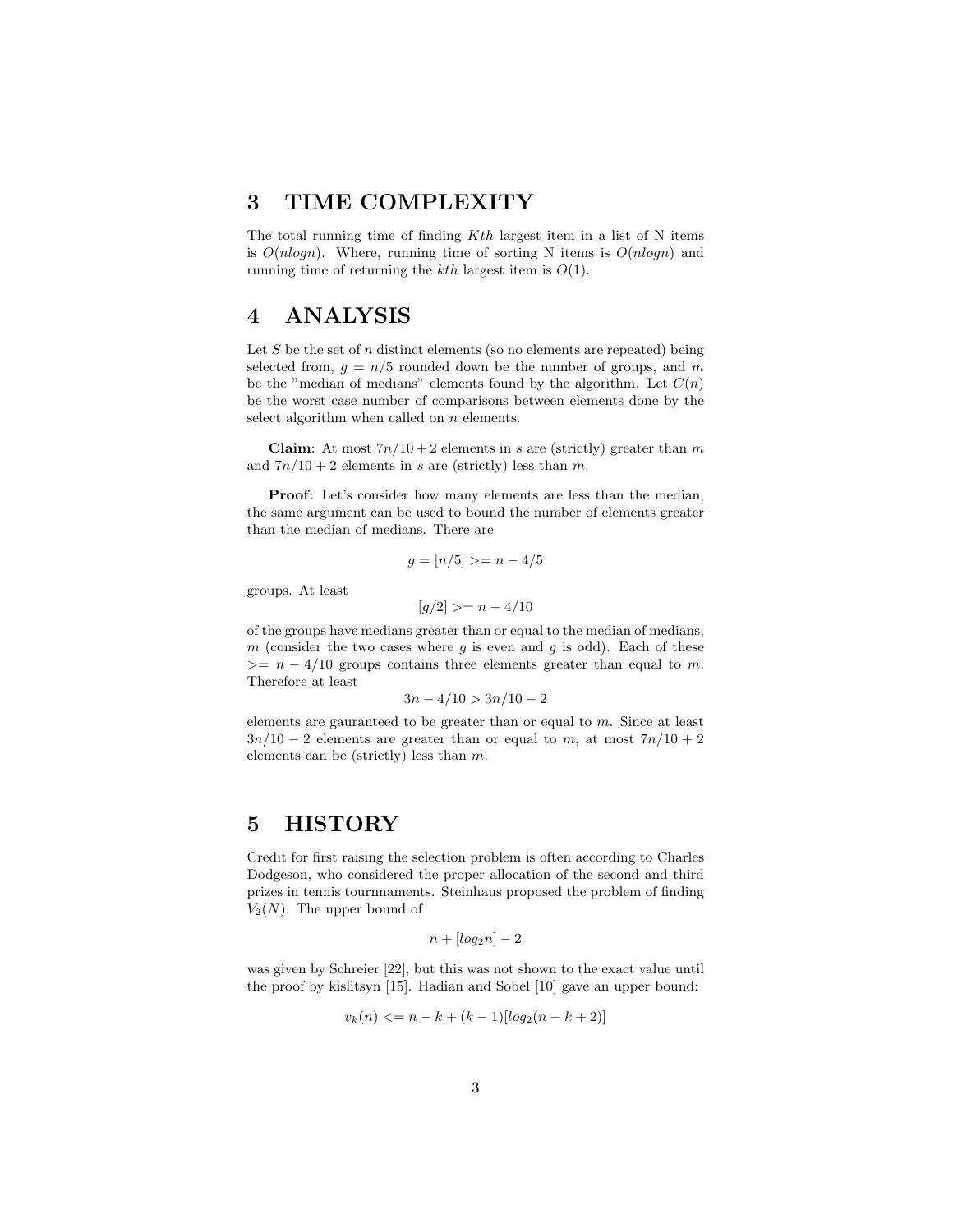This bound is asympototically optimal for fixed  $k$ . A good account of early work in this area can be found in [16]. Successive improvements, for various ranges of  $k$  with respect to  $n$ , were made by kirkpatrick [13,14], Yap [25], Hyafil [11], Motoki [17], and Ramanam and Hyafil [20]. The classic paper by Blum, Floyd, Pratt, Rivest and Tarjan [2] in 1973 was the first to show that  $M(n) = O(n)$ , and therefore that finding the median is much easier than sorting. They gave an algorithm which requires at most about 5.43n comparisons, and introduced a technique which has been a basis of all subsequent improvements by Dor and Zwick [5, 6, 7].

Blum et all. [2] were also the first to give a non-trivial lower bound for  $M(n)$ , and  $v_k(n)$  when  $k = \omega(n)$ . They showed that  $M(n) \geq 3n/2-O(1)$ and, more generally, that

$$
V_k(n) \ge n + mink, n - k - O(1)
$$

, by using a simple adversary argument. This lower bound was successively improved by several authors (see[11, 13, 25, 18]), using more and more sophisticated adversaries and accounting schemes, and the coefficient was raised closer to 2.

A breakthrough came in 1985, with an elegant lower bound of  $2n-o(n)$  by Bent and John [1]. It has taken a further ten years for this to be improved, by Dor and Zwick (again!) [5,8]. In Section 4, I will review the adversary argument of Blum et al., and the use of a multitude of adversaries by Bent and john. I will also describe the improvement in [5,8].

#### 6 ALGORITHM

- Step 1: Divide the list into  $n/5$  lists of 5 elements each.
- Step 2: Find the median in each sublist of 5 elements.
- Step 3: Recursively find the median of all the medians, call it m.
- Step 4: Partition the list into unique elements larger than m (call this sublists  $L1$ ) and those no longer than m (call this sublists  $L2$ , list L2 include m also).
- Step 5: If  $K \le |L1|$ , return Selection  $(L1, k)$ .
- Step 6: If K-1= $|L1|$ , return 'm'.
- Step 7: If  $K>=|L1|+1$ , return Selection (L2,K-|L1|-1).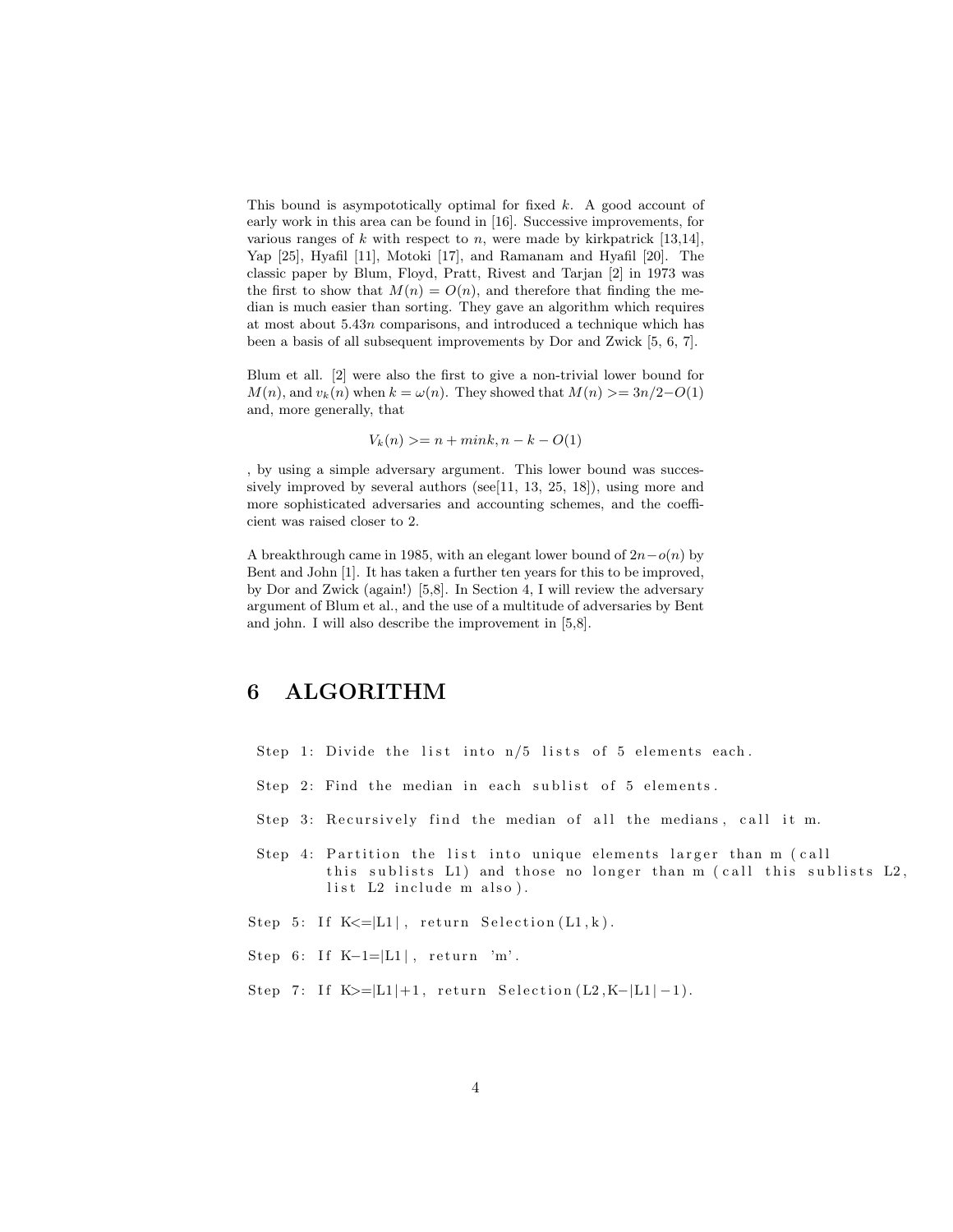### 7 Pseudocode

```
Algorithm 1 Pseudocode after dividing the list:
```

```
if k \leq |L1| then
  Selection(L1, k)if k - 1 = |L1| then
    Return m
    if k > |L1| + 1 then
      Selection(L2, k - |L1| - 1)end if
  end if
end if
```
Let us analyse the running time. Note that we make two recursive calls. The first is to a list of size  $n/5$ . The second is to either L1 or L2. How large can these lists be? We argue that these lists can be no larger than  $7n/10$  in size. This is because there are  $n/10$  medians at step 3 that smaller than  $m$ , and there than the medians, and therefore no larger than m itself. Therefore,  $L2$  is of size at least  $3n/10$ , and  $L1$  is of size at most

$$
n - |L2| \leq 7n/10
$$

. Likewise we can argue that  $L1$  is of size at least  $3n/10$  and therfore  $L2$ is of most  $7n/10$ .



Figure 1: Analysis of the algorithm.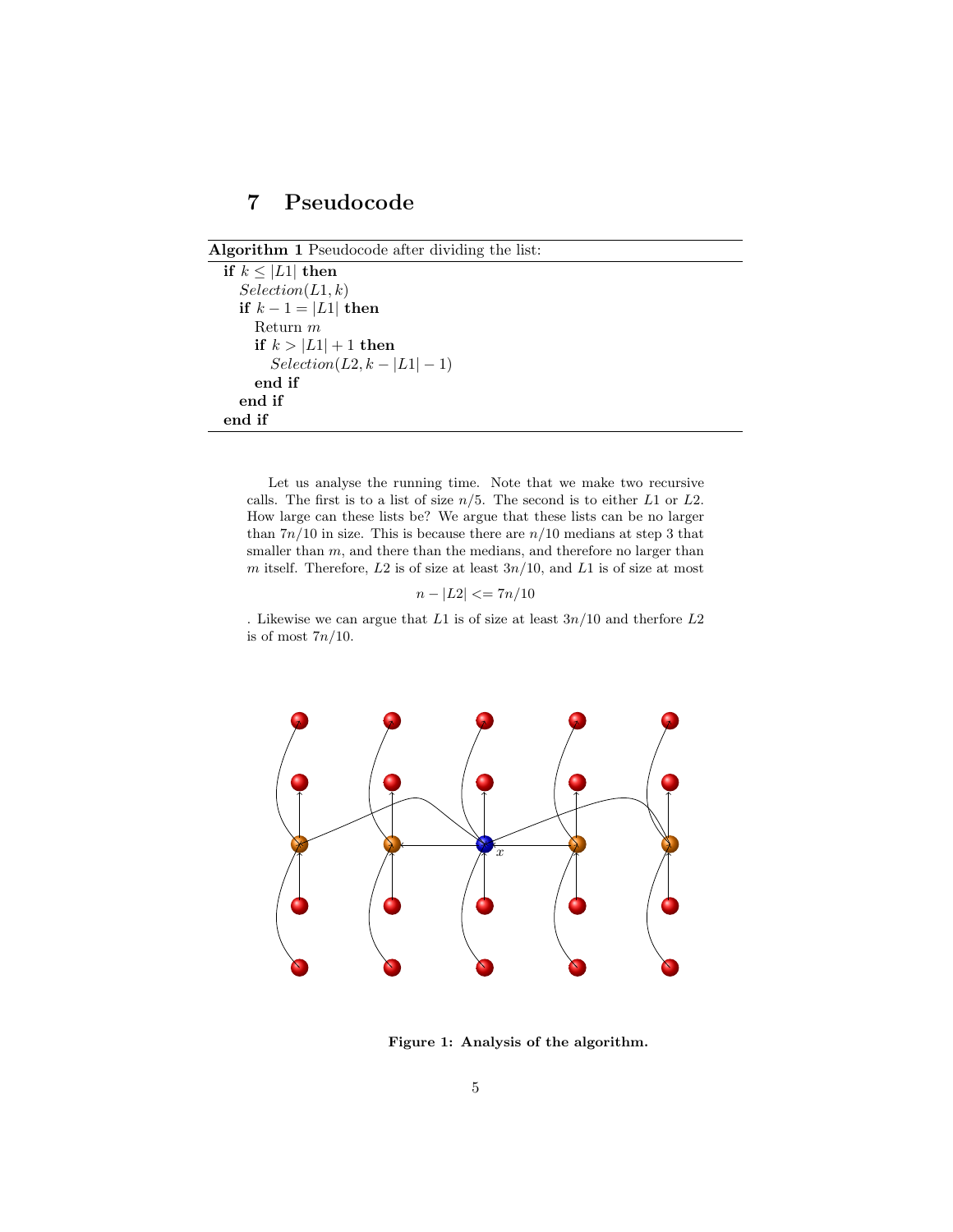Analysis of the algorithm: The  $n$  elements are represented by small circles, and the group occupies a column. The medians of groups are whitened, and the median-of-median is blue in color and is labeled as x. Arrows are drawn from larger elements to smaller, from which it can be seen that 3 out of every full group of 5 elements to the right of  $x$  are less than x.

#### 7.1 Why only 5, why not 3?

- Dividing the list by 5 assures a worst-case split of  $70 30$ .
- Atleast half of the medians greater than the median-of-medians, hence at<br>least half of the  $n/5$  blocks have at<br>least 3 elements and this gives a  $3n/10$  split, which means the other partition is  $7n/10$  in worst case.

That gives  $T(n) = T(n/5) + T(7n/10) + O(n)$ . Since  $n/5 + 7n/10 < 1$ , the worst-case running time is  $O(n)$ .

• Choosing 3-elements blocks makes it thus: at least half of the  $n/3$ blocks have at least  $2$  elements  $\geq$  median-of-medians, hence this gives a  $n/3$  split, or  $2n/3$  in the worst case.

### 8 Example

• Find the 8th largest element from the given unordered list of elements: 2, 3, 5, 4, 1, 12, 11, 13, 16, 7, 8, 6, 10, 9, 17, 15, 19, 20, 18, 23, 21, 22, 25, 24, 14 ?

Sol:-

• According to the first step of median of medians algorithm the unordered list must be divided by 5, that is  $n/5$  sublists. So, after we divide the unordered list in to sublists where each sublist consists of 5 elements, that showed below: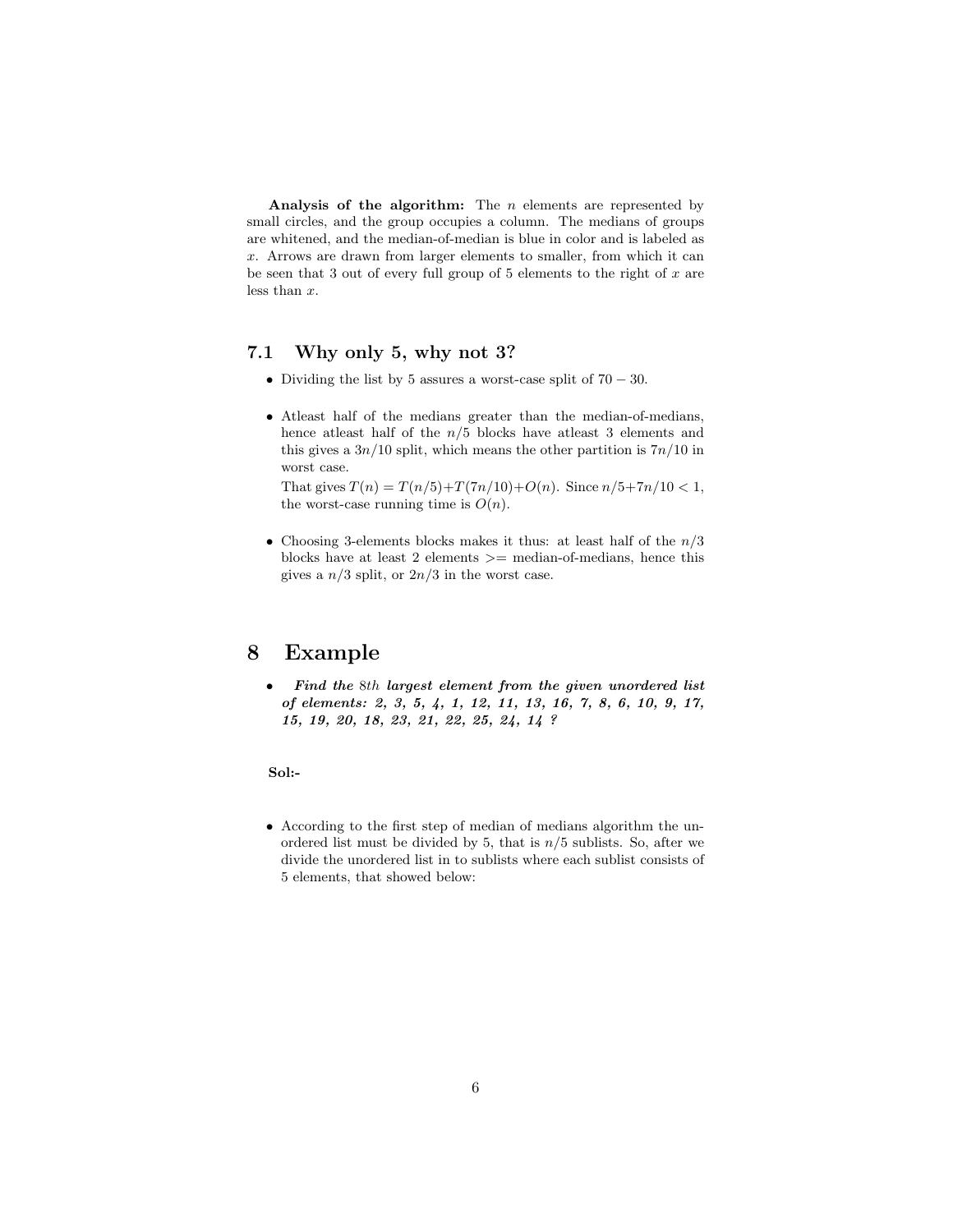| $\overline{2}$ | 3  | $5^{\circ}$     | 4  | $\mathbf{1}$ |
|----------------|----|-----------------|----|--------------|
| 12             | 11 | 13              | 16 | 7            |
| 8              | 6  | 10 <sup>°</sup> | 9  | 17           |
| 15             | 19 | 20              | 18 | 23           |
| 21             | 22 | 25              | 24 | 14           |

• After we divide the list in to sublists of 5 elements, the next step is to find out the medians of each sublist.

| $\overline{2}$ | 3  | $5^{\circ}$ | 4  | 1  |
|----------------|----|-------------|----|----|
| 12             | 11 | 13          | 16 | 7  |
| -8             | 6  | 10          | 9  | 17 |
| 15             | 19 | 20          | 18 | 23 |
| 21             | 22 | 25          | 24 | 14 |

Here  $5, 13, 10, 20$  and  $25$  are the medians for  $1st$ ,  $2nd$ ,  $3rd$ ,  $4th$  and  $5th$  rows respectively, that shown in the above figure.

• After finding the medians from each sublists the next step is to find the median of medians.



In the above figure 5, 13, 10, 20 and 25 are the medians, where '10' is the median of medians. So, '10' is considered as pivot and now we need to split the list in to two sublists such that, one sublist consists of elements greater than '10' and the other sublist consists of elements lesser than '10'.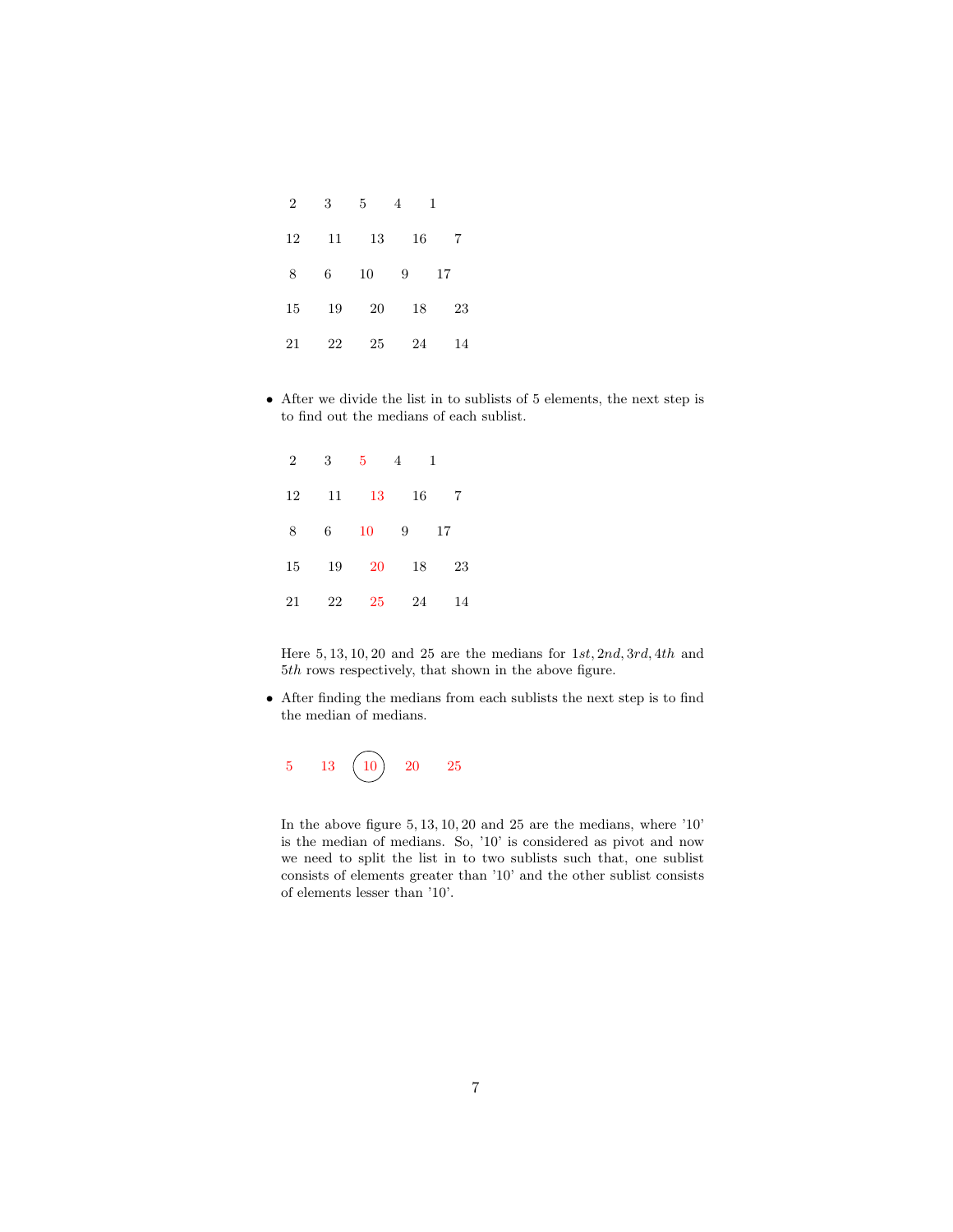

- In the above figure, the elements which have lesser value than 10 are grouped in to a list and labeled as L2 and the elements which have greater value than 10 are grouped in to a list and labeled as L1. In the above figure,  $|L_1|$  and  $|L_2|$  are the lengths of the lists  $L_1$  and  $L_2$ and 'm' is the median.
- As per the question, we need to find the '8th' largest element so consider  $k=8$ . The step 5 of the algorithm says that "If  $k \leq |L1|$ , return Selection(L1,k)". Here the condition is satisfied, So the  $8th$ largest element is in  $L^2$ . Hence we eleminate list  $L^2$  and the median '10' and check for the element in list ' $L2$ '. The same process repeats, divide the list by 5 and find the medians and then median of medians that is shown in the figure below:

|  | 12 11 13 16 17 |  |
|--|----------------|--|
|  | 15 19 20 18 23 |  |
|  | 21 22 25 24 14 |  |

• In the above figure you can see the list  $'L2$  is divided by 5 and the elements in red are the medians of each row. Now the next step is to find the median of medians that is shown below:

 $13 \quad (20) \quad 25$ 

• In the above figure 13, 20 and 25 are the medians and '20' is the median of medians. Now '20' is considered as a pivot and the list is divided in to two sublists, such that one sublist consists elements which are greater than '20' and the other sublist consists elements which are lesser than '20' that is shown below: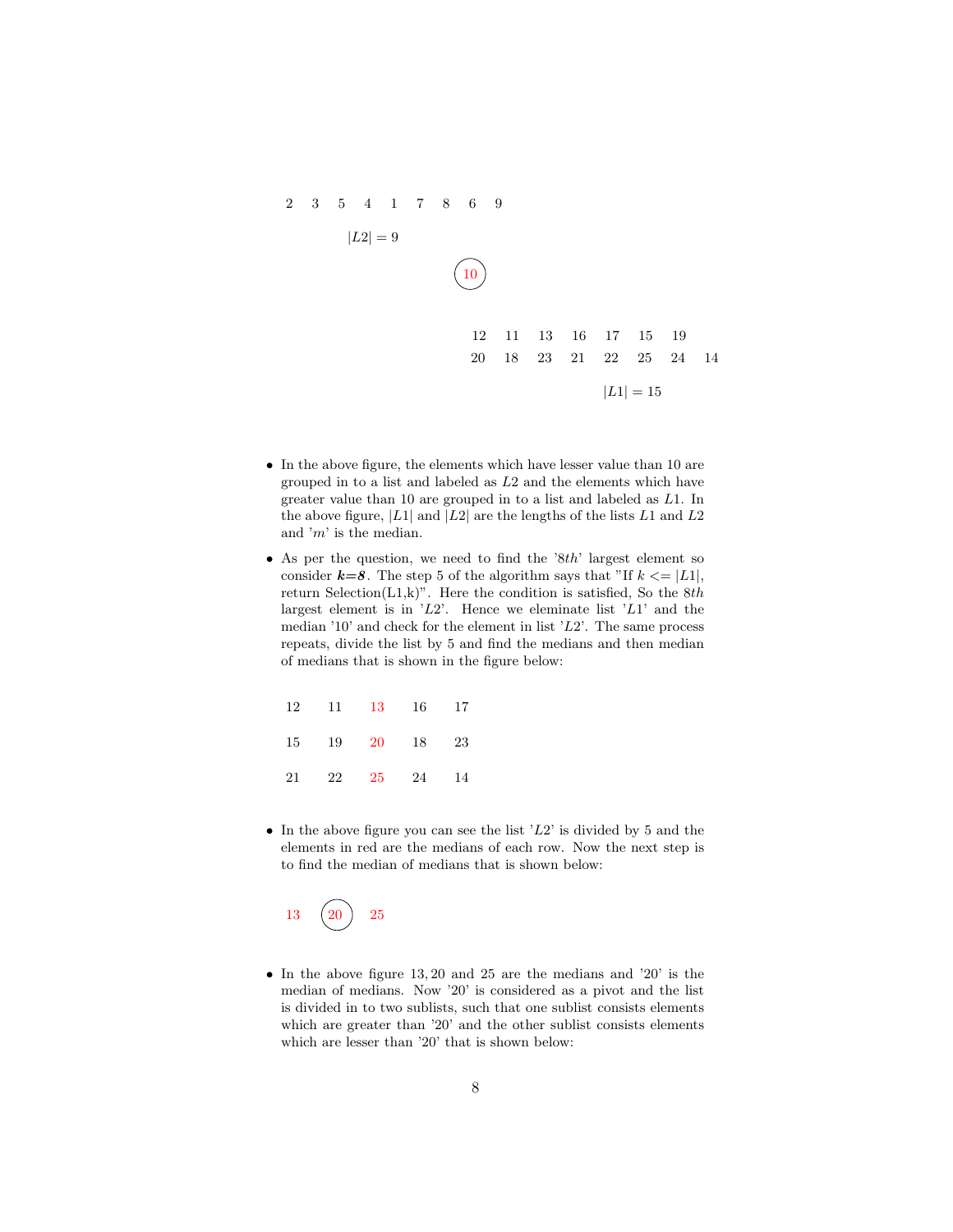

- $\bullet~$  In the above figure you can see the list is divided in to two sublists as  $L1$  and  $L2$ . The lengths of lists  $L1$  and  $L2$  are 9 and 8 respectively and  $K$  value is 8.
- Now we will check for the the coditions, the step 7 of algorithm says that "If  $k > |L_1|+1$ , return selection( $L_2$ ,  $k-|L_1|-1$ )". As  $8 > 5+1$ so we will select list  $'L2$  and the K value changes from 8 to 2 as  $k - |L1| - 1 = 8 - 5 + 1 = 2$ , therefore we search for 2nd largest element in list 'L2'.

The same process repeats dividing the list, finding the median and then median of medians as you can see below:

|  |             | 12 11 13 16 17 |  |
|--|-------------|----------------|--|
|  | 15 19 18 14 |                |  |

• In the above figure 13 and 18 are the medians. The median of medians can be 13 or 18 let us choose 13 as median of medians.

12 11

$$
|L2| = 2
$$
\n  
\n(13)\n  
\n14 15 16 17 18 19\n  
\n
$$
|L1| = 6
$$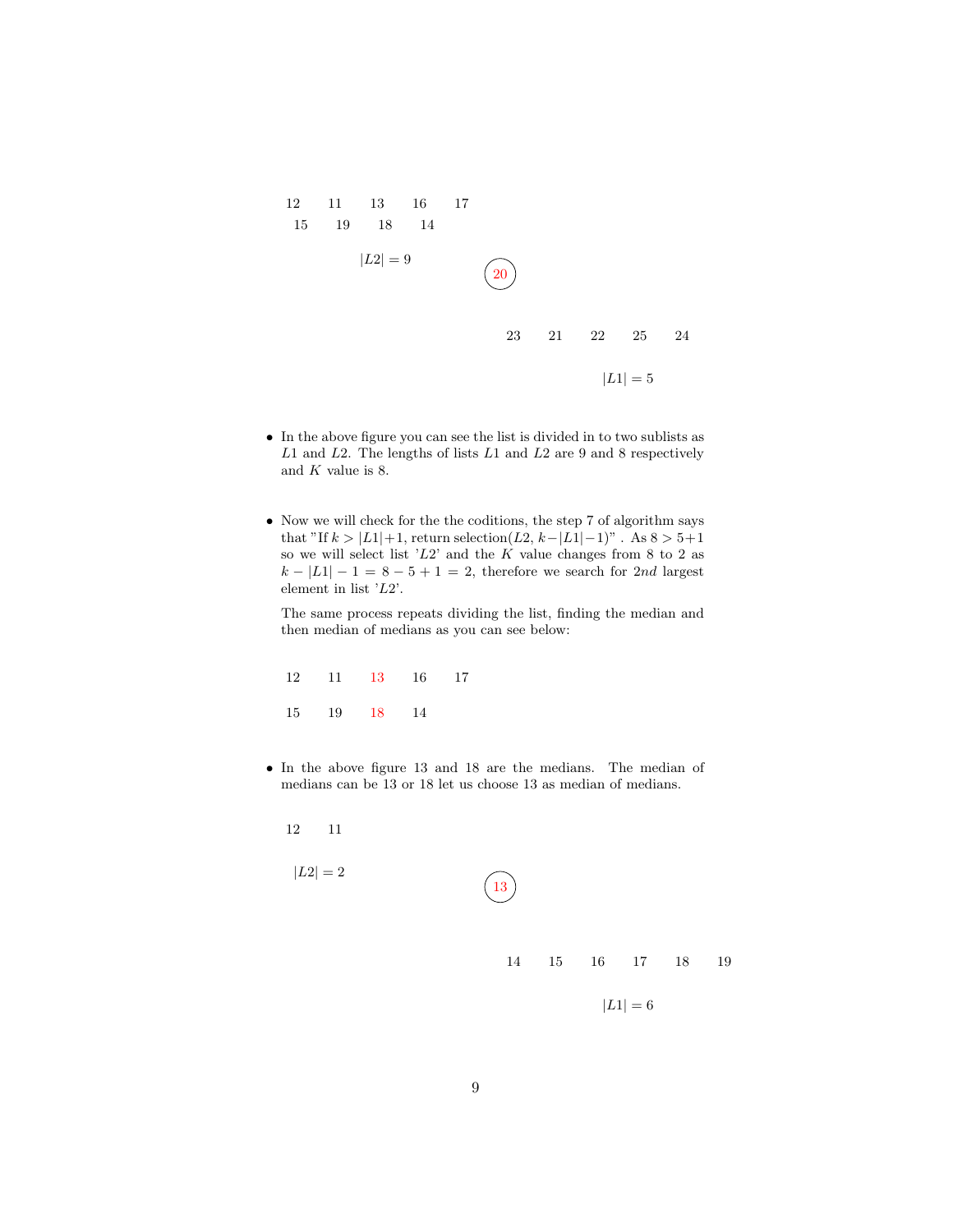• Here the list is divided in to two sublists  $L1$  and  $L2$  as 13 is the pivot. Here  $|L1| = 6$ ,  $|L2| = 2$  and the K value is 2, since  $k \leq |L1|$ so we have to search for the 2nd largest element in the list  $'L1$ .

|     |  | 14 15 16 17 18 |  |
|-----|--|----------------|--|
| -19 |  |                |  |

• In the above figure '16' is the median in the 1st row and the 2nd row consists of only one element so we just leave it.

| 4<br>15            |            |    |    |                    |  |
|--------------------|------------|----|----|--------------------|--|
| $\vert L2\vert =2$ | $\ket{16}$ |    |    |                    |  |
|                    |            | 17 | 18 | 19                 |  |
|                    |            |    |    | $\vert L1\vert =3$ |  |

- $\bullet~$  In the above figure, the list is divided in to two sublists by considering '16' as pivot. Here  $|L1| = 3$  and  $K = 2$  and as  $|L1| > k$ , so we need to search for 2nd largest element in list 'L1'.
	- 17 18 19
- In the above figure, as there are three elements the middle element '18' is selected as median.

17

 $\overline{1}$ 

$$
|L2| = 1
$$

19

 $|L1| = 1$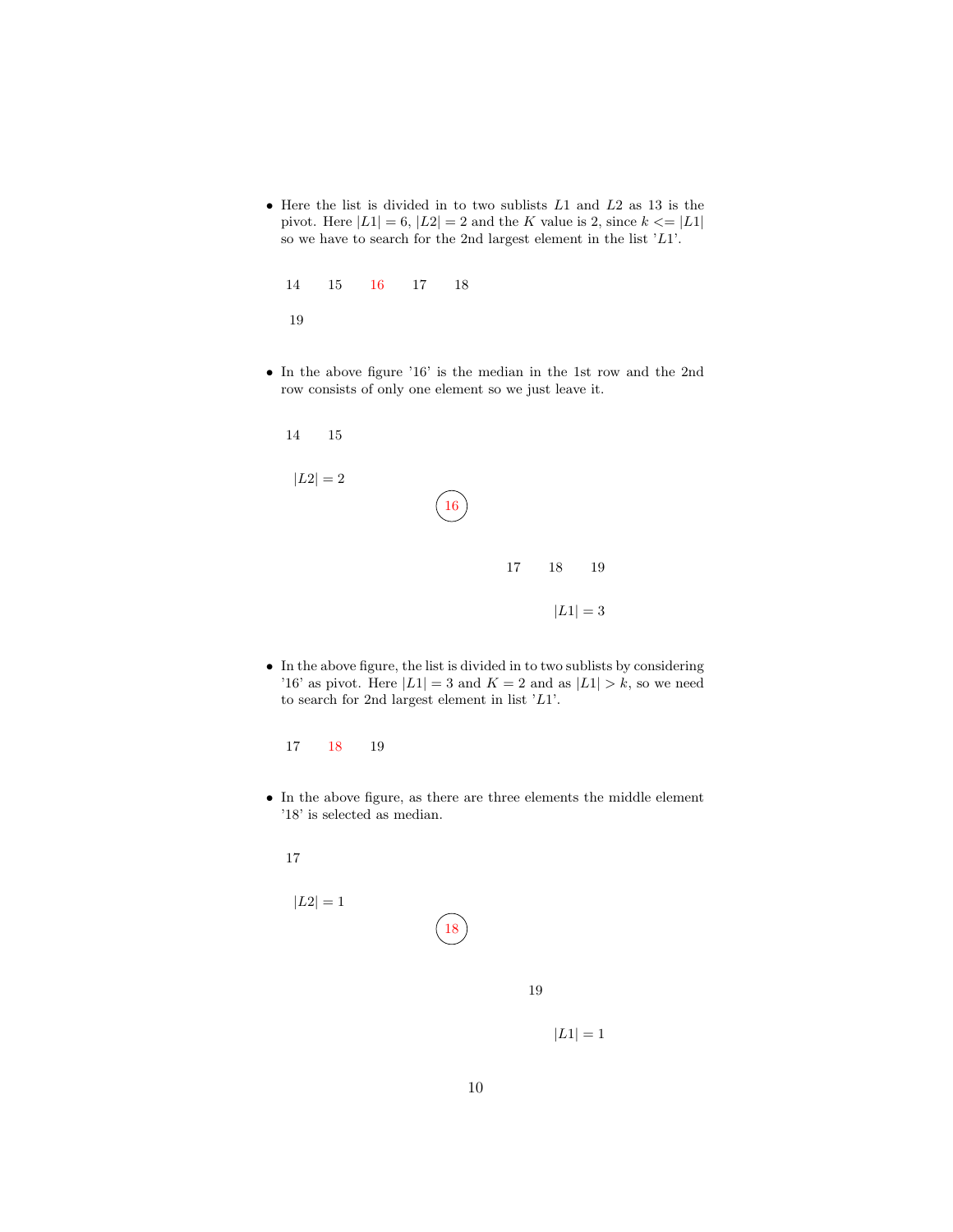|                             | Example |    |    |                                                       |                                            |                                                  |  |
|-----------------------------|---------|----|----|-------------------------------------------------------|--------------------------------------------|--------------------------------------------------|--|
| K                           | $K-1$   | L1 |    | $ L1  + 1$   If, $k \le  L1 $<br>$(\text{sel}(L1,k))$ | If, $k - 1 =  L1 $<br>$(\text{return } m)$ | If, $k >  L1 +1$<br>$(self(L2,k-$<br>$ L1  - 1)$ |  |
| 8                           |         | 15 | 16 |                                                       |                                            |                                                  |  |
| 8                           |         | 5  | 6  |                                                       |                                            |                                                  |  |
| $\overline{2}$              |         | 6  |    |                                                       |                                            |                                                  |  |
| $\overline{2}$              |         | 3  |    |                                                       |                                            |                                                  |  |
| $\mathcal{D}_{\mathcal{L}}$ |         |    | 2  |                                                       |                                            |                                                  |  |

Table 1: Tabular representation of example

In the above figure '18' is considered as pivot and the above figure also says that lenghts of lists |L1| and |L2| are 1 and the  $k = 2$ . The 6th step of algorithm says that "If  $K - 1 = |L1|$ , return'm', so as it satisfies the condition return 'm' that is  $18'$ .

So '18' is the 8th largest element in the unordered list.

## 9 APPLICATIONS

- Filtering outlying elements- In dealing with noisy data, it is usually a good idea to throw out (say) the 10% largest and smallest values. Selection can be used to identify the items defining the  $10^{th}$ and  $90<sup>th</sup>$  percentiles, and the outliers then filtered out by comparing each item to the two selected bounds.
- Identifying the most promising candidates- In a computer chess program, we might quickly evaluate all possible next moves, and then decide to study the top 25% more carefully. Selection followed by filtering is the way to go.
- Deciles and related divisions- A useful way to present income distribution in a population is to chart the salary of the people ranked at regular intervals, say exactly at the  $10^{th}$  percentile,  $20^{th}$  percentile, etc. Computing these values is simply selection on the appropriate position ranks.
- Order statistics- Particularly interesting special cases of selection include finding the smallest elements  $(k = 1)$ , the largest element  $(k = n)$ , and the median element  $(k = n/2)$ .